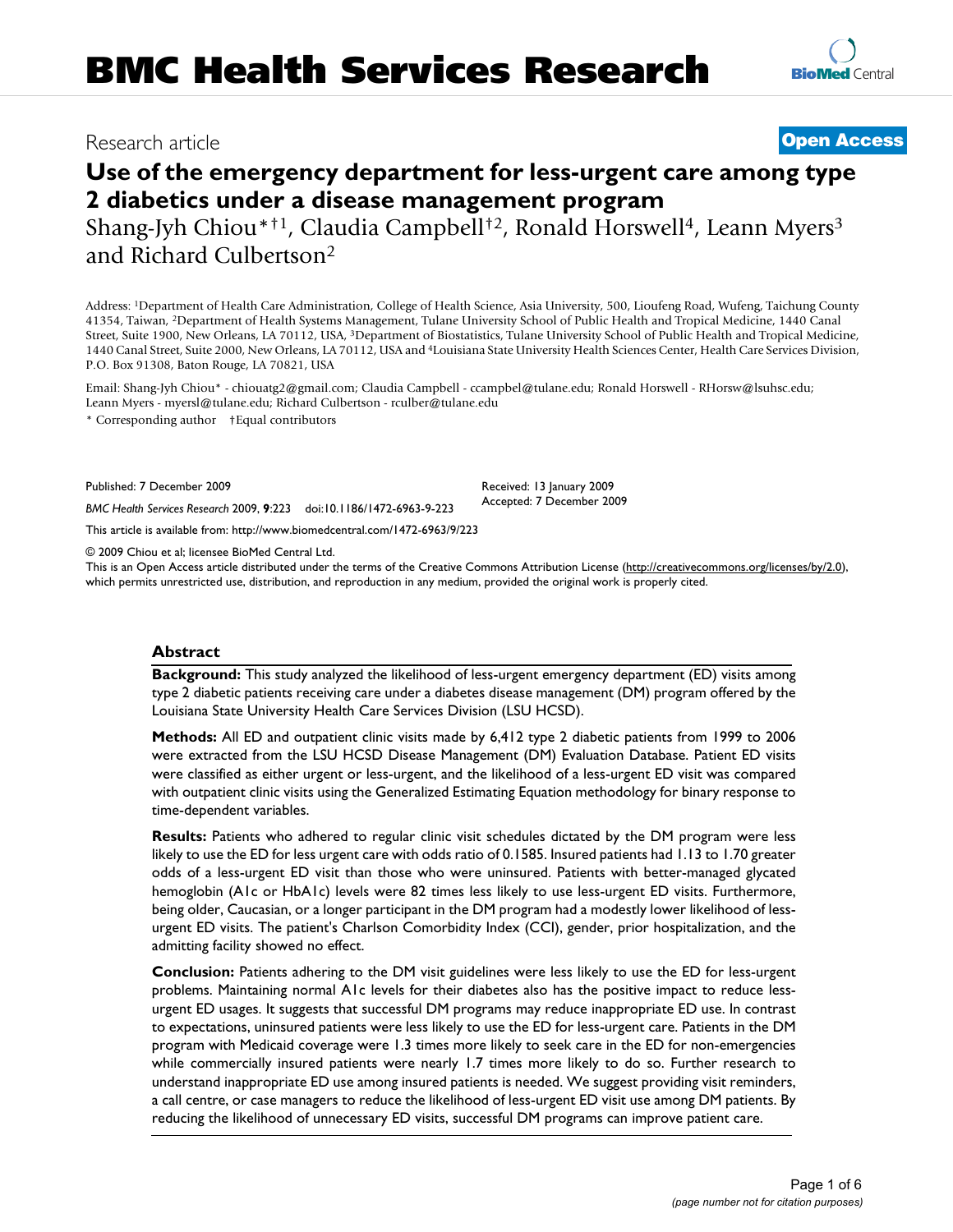#### **Background**

According to the Centres for Disease Control and Prevention (CDC) [1], chronic diseases such as diabetes, cardiovascular disease, asthma and cancer are the most common and costly health problems in America with an annual cost totalling \$174 billion in 2007 [2]. Chronic diseases have been the leading causes of death and disability in the United States for the past decade. In 2005, diabetes was the sixth most common disease in the U.S., and over 14.6 million Americans suffered from diabetes and diabetesrelated comorbidities, such as hypertension, stroke or infections of the kidney. However, studies have concluded that type 2 diabetes is preventable, and patients with the disease can have a higher quality of life without suffering the chronic situation of high health care expenditures, if they follow their physician's advice on diet, medicines, and lifestyle behaviours [3-5]. Disease management (DM) is a systematic approach to identify the population at risk for specific diseases, especially chronic diseases, and to intervene with a program of care. Many studies have confirmed that DM can improve the quality of life or outcomes of treatment, ensure patient satisfaction and control costs [6] by empowering patients through education to better manage their own illness.

Diabetes is prevalent in Louisiana, and management of the disease is challenging due to large low-income populations who may not follow guidelines strictly [7]. According to most studies, patients with type 2 diabetes receive better quality of care from primary care providers than those who seek services in ED. The Health Care Services Division (HSCD) of Louisiana State University is a key provider of care to the uninsured and Medicaid populations in Louisiana. LSU HCSD has implemented a comprehensive, evidence-based, diabetes disease management program to continuously improve diabetic care processes. In the diabetes management program, the components include evidence-based guidelines for physicians and establishment of actionable patient goals with education, medication and clinical support to improve patients' diabetes situations.

When diabetic patients choose the ED for their care, not only do they pay more with no guarantee of appropriate quality services (especially in non-urgent situations) [8- 11], but also the health system consumes more resources. From the perspective of disease management, patients with less-urgent conditions in the ED can seek primary care instead. The primary objective of this study is to examine the likelihood that patients who are adhering to the DM program's clinic visit schedules will use the ED for less-urgent problems and conditions.

#### **Methods**

#### *Population and setting*

The primary data source is the Health Care Services Division Disease Management Evaluation Database (DMED), created to monitor patients enrolled in several initiatives of LSU HCSD's disease management programs. The study population was extracted from all 89,567 LSU HCSD diabetes patients with a diagnosis code ICD-9: 250.xx seen in one of the HCSD's eight hospital EDs between 1998 and 2006. After excluding patients with type 1 and other types of diabetics, patients with only one visit, prisoners, and some cases with obvious errors, the resulting data set contained 30,097 type 2 diabetic (ICD-9: 250.x0 and 250.x2) patients with two or more visits in the study period.

Type 2 diabetes patients ( $n = 30,097$ ) consisted of three groups: the 6.5% of patients who used only emergency department services; the 8.8% who used only the LSU HSCD DM clinics; and  $84.6\%$  of patients (n = 25,475) who used both the DM clinics and the ED sites of care. We kept only the last group of patients for this study. Within the study group, we eliminated an additional 10,176 patients who received some type of care in 1998 because we did not know when their DM treatment was initiated. Only the 8,596 patients whose first records appeared in 1999 were retained for the study.

The 8,596 patients in the study group had a total of 220,719 clinic visits and 60,189 ED visits between 1999 and 2006. The ED visits were classified as urgent and lessurgent, based on the ICD-9 codes and review by two nurses who both agreed on the less-urgent ED classification  $(n = 28,5440)$  for the visit. Patient ED visits that occurred before the patient's first diabetes-related visit (chief complaint diagnosis codes, ICD-9: 250 to 250.93) were not counted, as well as ED visits that occurred on weekends because the clinics were not open. We kept only data from 6,412 patients who were 45 years and older. The resultant data set contained 119,695 outpatient clinic visits and 16,249 less-urgent ED visits after the first diabetes-related visit occurring on weekdays. This study was approved by Tulane University's Institutional Review Board (IRB#C0344).

#### *Measures*

After removing all urgent ED visits, type 2 diabetic patient visits were classified as less-urgent ED  $(Y = 1)$  or clinic visits  $(Y = 0)$ . Ten independent variables were used in the analyses based on other studies [12,13] including patient age, health plan, duration in the DM program, and facility size where services were received. For the analysis, facilities were classified as large versus small size based on the facility beds (over 100 or below 100 beds). Other variables included the Charlson Comorbidity Index (CCI); a normal A1c rate over the past 12 months based on laboratory test results (normal A1c rate); 12 month adherence to clinic schedules (adherence rate); and the experience of a prior year hospitalization.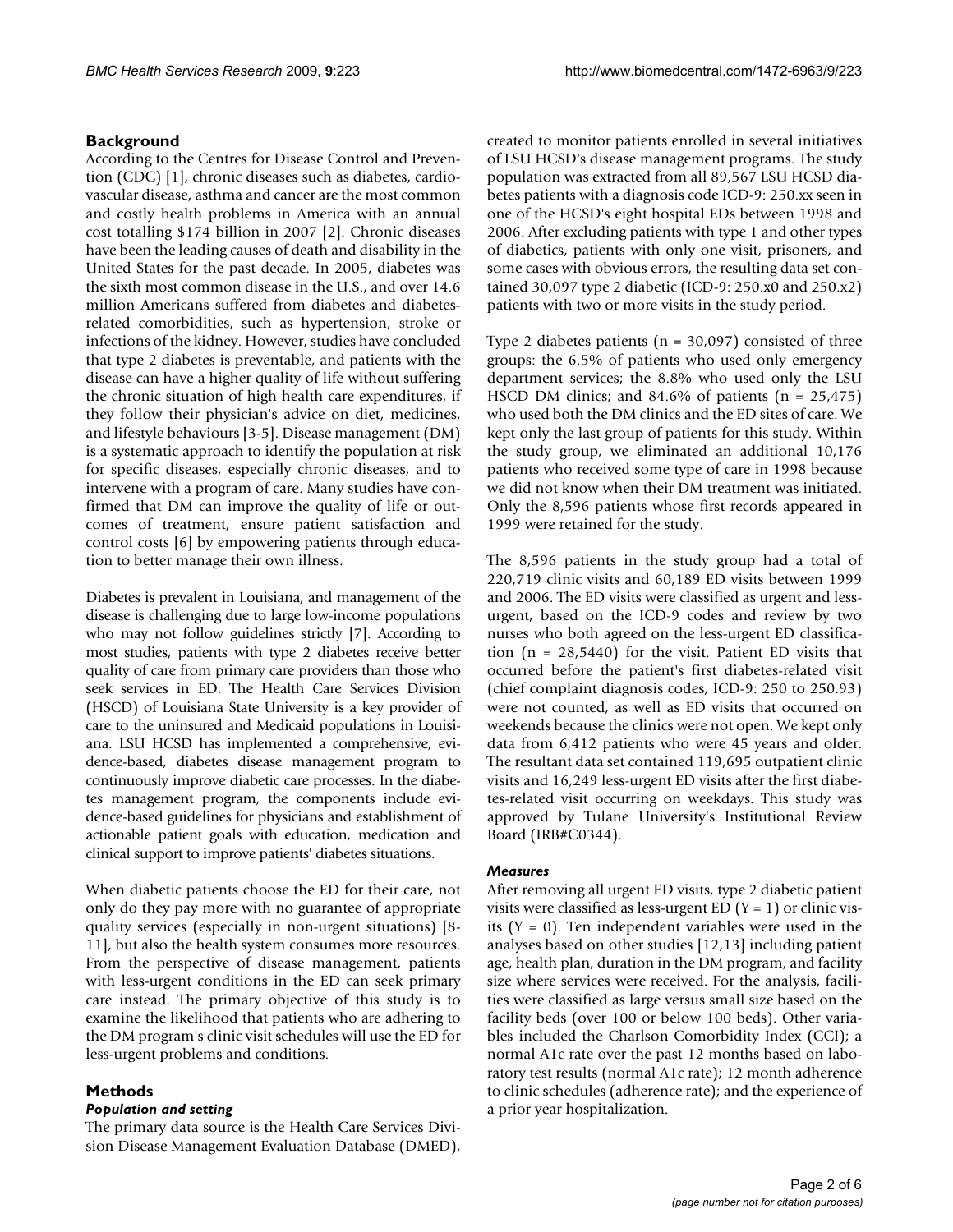*BMC Health Services Research* 2009, 9:223 http://www.biomedcentral.com/1472-6963/9/223

Patients with a range of comorbid conditions had each condition assigned a score from 1, 2, 3 and 6 based on Charlson's study [14]. A higher final score means more or more severe comorbidities. We then summed each patient's scores and assigned a total score to represent his/ her comorbid conditions as CCI. The observed A1c test results were grouped into three levels (<7% normal, 7-9% borderline and  $>$  = 9% high) to calculate the index of normal A1c rate. (=  $\Sigma$  normal level/( $\Sigma$  normal level +  $\Sigma$  borderline level +  $\Sigma$  high level) in past 12 months).

Adherence to annual patient diabetes-related clinic visit schedules was based on American Diabetes Association suggestions [[15\]](#page-5-0), which were separated into three levels of adherence: none (1 point), midpoint (2 points), and high (3 points). For instance, patients who had no diabetesrelated clinic visits within the past 12 months got 1 point; patients with 1 or 2 visits, and where the time between the first and second visit was less than 6 months got 2 points; patients with at least 2 visits, where one of the visit periods was longer than 6 months, received 3 points.

#### *Data Analysis*

This study is a longitudinal, retrospective analysis of clinic and less-urgent ED visits from 1999 to 2006. Generalized Estimating Equation (GEE) regression methods for binary responses are appropriate to analyze longitudinal data, especially models with time-dependent variables and repeated measures on the same case. GEE methodology examines the relationship between the occurrence of lessurgent ED visits as compared with clinic visits based on a number of predisposing and enabling factors. The GEE regression model for binary responses identifies those factors that can be altered to reduce the unnecessary use of the ED by diabetic patients participating in the LSU HCSD diabetes disease management program. First, we analyzed the relationship between the outcome and each single unadjusted effect. Then, we computed a full model with all predictors to assess the adjusted variables. All analyses were conducted using SAS 9.12 (SAS Institute, Cary, NC).

#### **Results**

Table 1 and 2 display the descriptive statistics associated with each type of visit. Since the LSU HCSD provides care to uninsured citizens of Louisiana, uninsured patients make up the majority of both less-urgent ED visits and clinic visits, at 69.74% and 66.68% respectively. Most ED and clinic visits were not associated with a serious comorbid condition (CCI = 0). Prior hospitalization over the past 12 months was slightly higher among those who used the clinic rather than the ED; maintaining a normal A1c level over the past 12 months was also slightly greater for patients who sought care in the clinic; and finally clinic visits were more likely to be used by patients who

| Table 1: Patient Characteristics |  |
|----------------------------------|--|
|----------------------------------|--|

| Source          |            |               | <b>Clinic Visits</b> | <b>Less-urgent ED visits</b> |        |  |
|-----------------|------------|---------------|----------------------|------------------------------|--------|--|
|                 |            | $N = 119,695$ |                      | $N = 16,249$                 |        |  |
|                 |            | freg          | ℅                    | freq                         | ℅      |  |
| Health          | Commercial | 5580          | 4.66%                | 1425                         | 8.77%  |  |
| plan            | Medicaid   | 10143         | 8.47%                | 1737                         | 10.69% |  |
|                 | Medicare   | 20192         | 16.87%               | 2136                         | 13.15% |  |
|                 | Missing    | 307           | 0.26%                | 116                          | 0.71%  |  |
|                 | Uninsured  | 83473         | 69.74%               | 10835                        | 66.68% |  |
| CCI             | 0          | 79829         | 66.69%               | 11634                        | 71.60% |  |
|                 |            | 22432         | 18.7%                | 2957                         | 18.20% |  |
|                 | 2          | 11584         | 9.68%                | 1138                         | 7.00%  |  |
|                 | 3          | 3584          | 2.99%                | 303                          | 1.86%  |  |
|                 | 4+         | 2266          | 1.89%                | 217                          | 1.34%  |  |
| Hospitalization |            | 24061         | 20.10%               | 3088                         | 19.00% |  |

CCI: Charlson Comorbidity Index

had been more compliant with their DM schedules in the past 12 months.

As seen in the full model in Table 3, age (being older), having a normal A1c level, good adherence rates to the clinic schedule, and duration in the program reduced the likelihood of a less-urgent ED visit. Odds ratios (OR) were 0.9907 (CI:  $0.9852 - 0.9962$ ,  $p = 0.0008$ ) for age; 0.8173 (CI: 0.7444 - 0.8974, p < 0.0002) for a normal A1c rate; 0.1585 (CI: 0.1260 - 0.1994, p < 0.0001) for adherence to clinic schedule in the past 12 months; and 0.9684 (CI: 0.9405 - 0.9907,  $P = 0.0054$  for duration in the program. Being Caucasian or being of another race decreased the likelihood of a less-urgent ED visit as compared with being African-American. ORs were 0.7536 (CI: 0.6880 - 0.8253,  $p < 0.0001$ ); and 0.7914 (CI: 0.6165 - 0.9998,  $p =$ 0.0498), respectively.

Patients with insurance coverage at the time of the visit had an increased likelihood of a less-urgent ED visit, ranging from 1.13 for being covered by Medicare, and 1.29 for Medicaid enrolees, to 1.70 for commercial insurance coverage as compared with those who were uninsured. Gender, comorbidity, experience of hospitalization in the prior year, and facility size were not statistically significant in predicting the odds that a patient would seek lessurgent care in the ED.

#### **Discussion**

Diabetes DM programs are intended to improve health status and quality of life for type 2 diabetics and reduce costs by educating patients about the benefits of going to clinics and monitoring their disease conditions regularly [16,17]. Other benefits arise from a successful DM program--namely patients who adhere to their DM program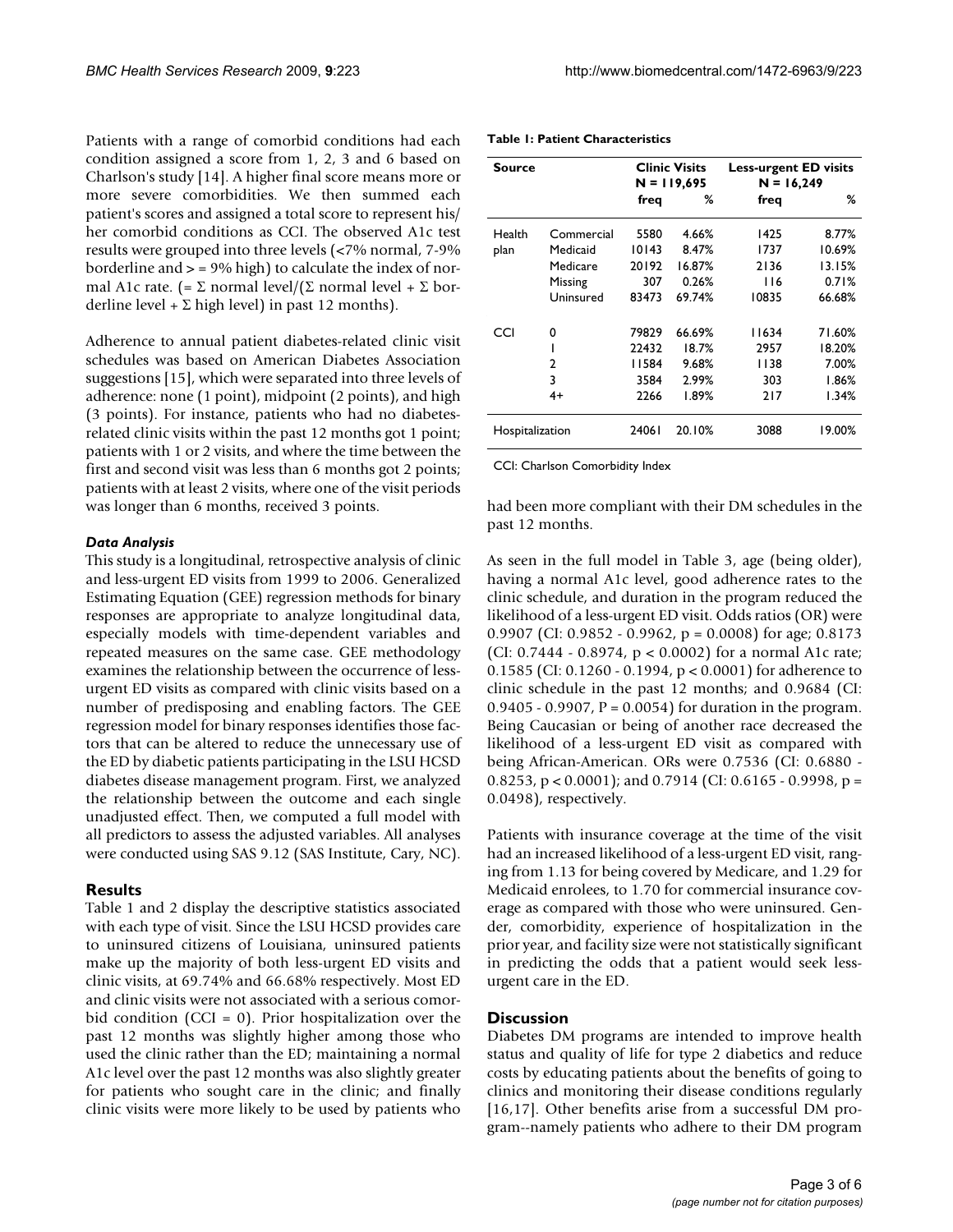| <b>Source</b>       |        | <b>Clinic Visits</b> |        | <b>Less-urgent ED visits</b> |         |         |  |
|---------------------|--------|----------------------|--------|------------------------------|---------|---------|--|
|                     | Mean   | <b>SD</b>            | N      | Mean                         | SD      | N       |  |
| Alc normal rate $*$ | 0.4069 | 0.44665              | 79637  | 0.3536                       | 0.44855 | 6397    |  |
| Clinic adherence*   | .34    | 0.717                | 105090 | 1.02                         | 0.181   | I I 386 |  |
| Duration            | 3.0005 | 1.87428              |        | 19695 2.7550                 | 1.98243 | 16249   |  |

#### **Table 2: The distribution of risk factors by visits**

Note: 1. \*those indicators are based on past 12 months period from every visit

2. study period: 1998 - 2006

[18] or effectively manage their A1c reduce the likely usage of the ED care. Patients go to clinics for diabetes not only for check-ups but also to monitor their diabetes condition through foot and eye exams and to receive updated information to reduce the risk of complications.

Most studies agree that A1c is an important indicator of patient diabetes control. From this study, patients who maintain their A1c at closer to normal levels reduce their likelihood of less-urgent ED visits about 1.22 times. Further, patients who remain in the program longer have a decreased likelihood of less-urgent ED visits even though the effects are all slight. The reason is that, after checking the ED visits' distribution, the most less-urgent emergency situations usually occur during the patient's early visits, such as during the first or second year of the DM program. Aggressive case management to maintain patients' adher-

**Table 3: Multi-variable model estimates of the probability of lessurgent ED visits (adjusted for repeat visits)**

| <b>Whole Model</b>     | Exp(b)    | 95% CI        | P      |
|------------------------|-----------|---------------|--------|
| Intercept              |           |               |        |
| Age (older)*           | 0.9907    | 0.9852 0.9962 | 0.0008 |
| Gender                 |           |               |        |
| Female                 | Reference |               | 0.2035 |
| Male                   | 1.0619    | 0.9684 1.1645 |        |
| Race                   |           |               |        |
| <b>Black</b>           | Reference |               | < 0001 |
| White*                 | 0.7536    | 0.6880 0.8253 |        |
| $O$ thers $*$          | 0.7914    | 0.6265 0.9998 |        |
| HealthPlan             |           |               |        |
| uninsured              | Reference |               | < 0001 |
| Medicaid*              | 1.2858    | 1.1165 1.4807 |        |
| Medicare*              | 1.1334    | 1.0041 1.2793 |        |
| Commercial*            | 1.6958    | 1.4796 1.9435 |        |
| CCI                    | 1.0109    | 0.9724 1.0509 | 0.5863 |
| AIc Lab normal*        | 0.8173    | 0.7444 0.8974 | < 0001 |
| Clinic adherence*      | 0.1585    | 0.1260 0.1994 | < 0001 |
| Duration in the prog.* | 0.9684    | 0.9465 0.9907 | 0.0054 |
| Prior hospitalization  | 1.0414    | 0.9485 1.1435 | 0.3945 |
| Facility               |           |               |        |
| Smaller                | Reference |               | 0.1180 |
| Larger                 | 0.9268    | 0.8427 1.0193 |        |

 $*$  is significant,  $P < 0.05$ 

CCI: Charlosn Comorbidity Index

Note: Estimates from a GEE model that accounts for repeat visits by the same patient

ence and enhance communication with patients, especially in the first year, may reduce the possibility of future inappropriate ED visits.

In addition, most studies indicate differences in the prevalence of diagnosed diabetes between racial groups. African-Americans are more likely to have diabetes, experienced more complications and face unfavourable prognoses. In this study, African-Americans tended to use more ED services in less-urgent situations than other patients after controlling for insurance coverage, adherence and management of A1c levels. One possible reason may be that they lack access to sufficient primary care resources, resulting in use of less appropriate care from an ED, which may affect their diabetes outcomes.

The Charlson comorbidity index (CCI) did not provide significant information on ED visit use in this study. One reason is that patient visits associated with severe health conditions were more likely to be classified as urgent and thus dropped from the study [19,20].

This study also triggered some interesting questions for future investigations in diabetes research. For example, according to other studies, uninsured patients are more likely to use the ED for care [21,22]. In this study, the uninsured were less likely to seek care in the emergency department for less-urgent situations. A recent study also found that the uninsured do not use the ED more often [23]. We also examined the effect of a patient changing health plans during the study period on the likelihood of less-urgent ED visits, but this variable did not reveal any significant difference.

One of the reasons for patients with health coverage to use the ED for less-urgent visits may be the need to use afterhour services as well as the inability to get timely appointments at the clinic [24,25]. In this study, we controlled for visits over the weekend when the clinics were closed, but could not control for evening visits during the week. Another reason that those with insurance coverage are more likely to use the ED for less-urgent visits may the effect of moral hazard on use. Health insurance reduces the out-of-pocket costs of seeking care in the ED. Some of uninsured may be held liable for the costs of the ED visit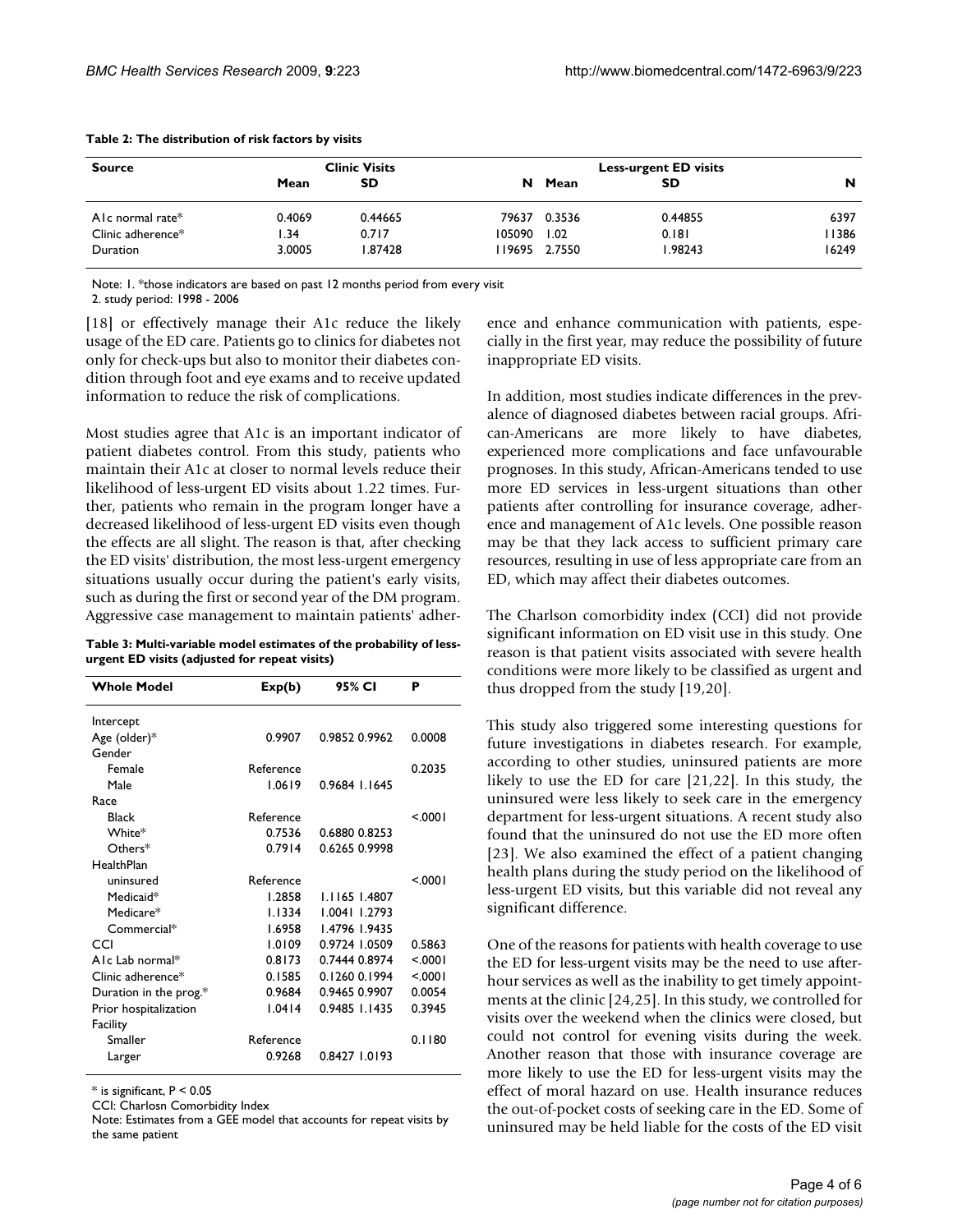if they are not considered indigent [26]. Further study is required to examine the ED usage by insurance status to understand which strategy is suitable to implement in the future.

It seems likely that less-urgent ED visits can be reduced by improving efficiency in primary care by providing a call centre to arrange appointments or case managers to help patients better manage their conditions.

This study used rigid criteria to select the target study population. However, several limitations need to be mentioned. First, we used secondary data and some restrictions, such as the method of data collection, and the coding system, could not be changed. The second limitation is the data time frame. DMED established the data collection system in 1998, and we only selected patients who had medical records from 1999. However, this did not mean these DM programs across the state started at the same time, and some programs were in operation earlier than the start of DMED's implementation. In other words, some patients may have gone to LSU-HCSD (or to another provider for diabetes treatment) before 1998, which may have affected their behaviour during the period of the study. Additionally, some patients may have received some clinical procedures prior to the start date in this study or obtained care in other non-HCSD facilities. There was no information on utilization outside of the HCSD system to enable exclusion of these patients from this study. The third limitation is the behaviour of patients who were only in the DM program for a short duration -- less than one year. Patient attrition of non compliant patients may affect the likelihood of nonurgent ED visits when comparing those who have longer durations of care. The final limitation is a generalized application restriction. These research results apply only to the public system of care and may not be suitable for other health care organizations.

#### **Conclusion**

In this study, we assessed the factors that predispose or enable less-urgent ED visit use among a group of Type 2 diabetes patients seen within a disease management program. Our study provides an example in a natural environment rather than using a randomized controlled trial. The information from this study can help managers adopt strategies to reduce improper patient use of emergency services. Disease managers need to continually improve the clinical protocol that encourages patients to follow the guidelines for clinic visits and obtain regular laboratory tests and examinations. In particular, patients need to remain in their diabetes disease management programs over several years. Adherence to clinic schedules, including guidelines, is still the best way to reduce the likelihood of less-urgent ED visits. We suggest providing reminders for clinic visits, creating continuous care by calling patients regularly or using case managers to reduce the likelihood of less-urgent ED visits. The primary outcome from this investigation provides important information to identify the specific populations who are more likely to use less-urgent ED services. It also provides useful longterm suggestions for reducing the use of ED services while improving quality.

### **Competing interests**

The authors declare that they have no competing interests.

#### **Authors' contributions**

SCJ and CC jointly drafted every version of the manuscript. RH, LM and RC participated in the design and analysis of the study. RH supervised in acquisition of data. LM provided the statistical consultation. All authors contributed to the discussion and to reviewing the manuscript. All authors read and approved the final manuscript.

#### **Acknowledgements**

The study was supported by LSUHSC HCSD, which provided the original data. We are indebted to Dr. Gene Beyt who provided the background to start this research and also wish to acknowledge the assistance of Dr. Jolene Johnson and Dr. Ke Xiao, which was essential for finishing this study. The authors thank Donna Kulawiak, MPH, of Tulane University's Department of Health Systems Management for her contributions. In addition, we thank Miss Hsiu Mei Wei, Miss Fei Yun Yu and Chi-Jeng Hsieh for their excellent assistance in ICD-9 classification and data programs.

#### **References**

- 1. **Chronic Disease Overview** [[http://www.cdc.gov/nccdphp/over](http://www.cdc.gov/nccdphp/overview.htm) [view.htm](http://www.cdc.gov/nccdphp/overview.htm)]
- 2. **[Economic costs of diabetes in the U.S. In 2007.](http://www.ncbi.nlm.nih.gov/entrez/query.fcgi?cmd=Retrieve&db=PubMed&dopt=Abstract&list_uids=18308683)** *Diabetes care* 2008, **31(3):**596-615.
- 3. **[The Diabetes Prevention Program \(DPP\): description of life](http://www.ncbi.nlm.nih.gov/entrez/query.fcgi?cmd=Retrieve&db=PubMed&dopt=Abstract&list_uids=12453955)[style intervention.](http://www.ncbi.nlm.nih.gov/entrez/query.fcgi?cmd=Retrieve&db=PubMed&dopt=Abstract&list_uids=12453955)** *Diabetes Care* 2002, **25(12):**2165-2171.
- 4. Dorr DA, Wilcox A, Donnelly SM, Burns L, Clayton PD: **[Impact of](http://www.ncbi.nlm.nih.gov/entrez/query.fcgi?cmd=Retrieve&db=PubMed&dopt=Abstract&list_uids=16174140) [generalist care managers on patients with diabetes.](http://www.ncbi.nlm.nih.gov/entrez/query.fcgi?cmd=Retrieve&db=PubMed&dopt=Abstract&list_uids=16174140)** *Health Serv Res* 2005, **40(5 Pt 1):**1400-1421.
- 5. DPP: **[The Diabetes Prevention Program. Design and meth](http://www.ncbi.nlm.nih.gov/entrez/query.fcgi?cmd=Retrieve&db=PubMed&dopt=Abstract&list_uids=10189543)[ods for a clinical trial in the prevention of type 2 diabetes.](http://www.ncbi.nlm.nih.gov/entrez/query.fcgi?cmd=Retrieve&db=PubMed&dopt=Abstract&list_uids=10189543)** *Diabetes Care* 1999, **22(4):**623-634.
- 6. Cooper GS, Armitage KB, Ashar B, Costantini O, Creighton FA, Raiz P, Wong RC, Carlson MD: **[Design and implementation of an](http://www.ncbi.nlm.nih.gov/entrez/query.fcgi?cmd=Retrieve&db=PubMed&dopt=Abstract&list_uids=11067376) [inpatient disease management program.](http://www.ncbi.nlm.nih.gov/entrez/query.fcgi?cmd=Retrieve&db=PubMed&dopt=Abstract&list_uids=11067376)** *Am J Manag Care* 2000, **6(7):**793-801.
- 7. Schectman JM, Nadkarni MM, Voss JD: **[The association between](http://www.ncbi.nlm.nih.gov/entrez/query.fcgi?cmd=Retrieve&db=PubMed&dopt=Abstract&list_uids=12032108) [diabetes metabolic control and drug adherence in an indi](http://www.ncbi.nlm.nih.gov/entrez/query.fcgi?cmd=Retrieve&db=PubMed&dopt=Abstract&list_uids=12032108)[gent population.](http://www.ncbi.nlm.nih.gov/entrez/query.fcgi?cmd=Retrieve&db=PubMed&dopt=Abstract&list_uids=12032108)** *Diabetes Care* 2002, **25(6):**1015-1021.
- 8. Hwang U, Concato J: **[Care in the emergency department: how](http://www.ncbi.nlm.nih.gov/entrez/query.fcgi?cmd=Retrieve&db=PubMed&dopt=Abstract&list_uids=15466155)** [crowded is overcrowded?](http://www.ncbi.nlm.nih.gov/entrez/query.fcgi?cmd=Retrieve&db=PubMed&dopt=Abstract&list_uids=15466155) **11(10):**1097-1101.
- 9. Miro O, Sanchez M, Espinosa G, Coll-Vinent B, Bragulat E, Milla J: **[Analysis of patient flow in the emergency department and](http://www.ncbi.nlm.nih.gov/entrez/query.fcgi?cmd=Retrieve&db=PubMed&dopt=Abstract&list_uids=12642527) [the effect of an extensive reorganisation.](http://www.ncbi.nlm.nih.gov/entrez/query.fcgi?cmd=Retrieve&db=PubMed&dopt=Abstract&list_uids=12642527)** *Emerg Med J* 2003, **20(2):**143-148.
- 10. Rivers EP, Nguyen HB, Huang DT, Donnino MW: **[Critical care and](http://www.ncbi.nlm.nih.gov/entrez/query.fcgi?cmd=Retrieve&db=PubMed&dopt=Abstract&list_uids=12454549) [emergency medicine.](http://www.ncbi.nlm.nih.gov/entrez/query.fcgi?cmd=Retrieve&db=PubMed&dopt=Abstract&list_uids=12454549)** *Current opinion in critical care* 2002, **8(6):**600-606.
- 11. Siegel B: **[The emergency department: rethinking the safety](http://www.ncbi.nlm.nih.gov/entrez/query.fcgi?cmd=Retrieve&db=PubMed&dopt=Abstract&list_uids=15451988) [net for the safety net.](http://www.ncbi.nlm.nih.gov/entrez/query.fcgi?cmd=Retrieve&db=PubMed&dopt=Abstract&list_uids=15451988)** *Health affairs (Project Hope)* 2004:W4-146.
- 12. Benoit SR, Fleming R, Philis-Tsimikas A, Ji M: **[Predictors of glyc](http://www.ncbi.nlm.nih.gov/entrez/query.fcgi?cmd=Retrieve&db=PubMed&dopt=Abstract&list_uids=15833140)[emic control among patients with Type 2 diabetes: a longi](http://www.ncbi.nlm.nih.gov/entrez/query.fcgi?cmd=Retrieve&db=PubMed&dopt=Abstract&list_uids=15833140)[tudinal study.](http://www.ncbi.nlm.nih.gov/entrez/query.fcgi?cmd=Retrieve&db=PubMed&dopt=Abstract&list_uids=15833140)** *BMC Public Health* 2005, **5(1):**36.